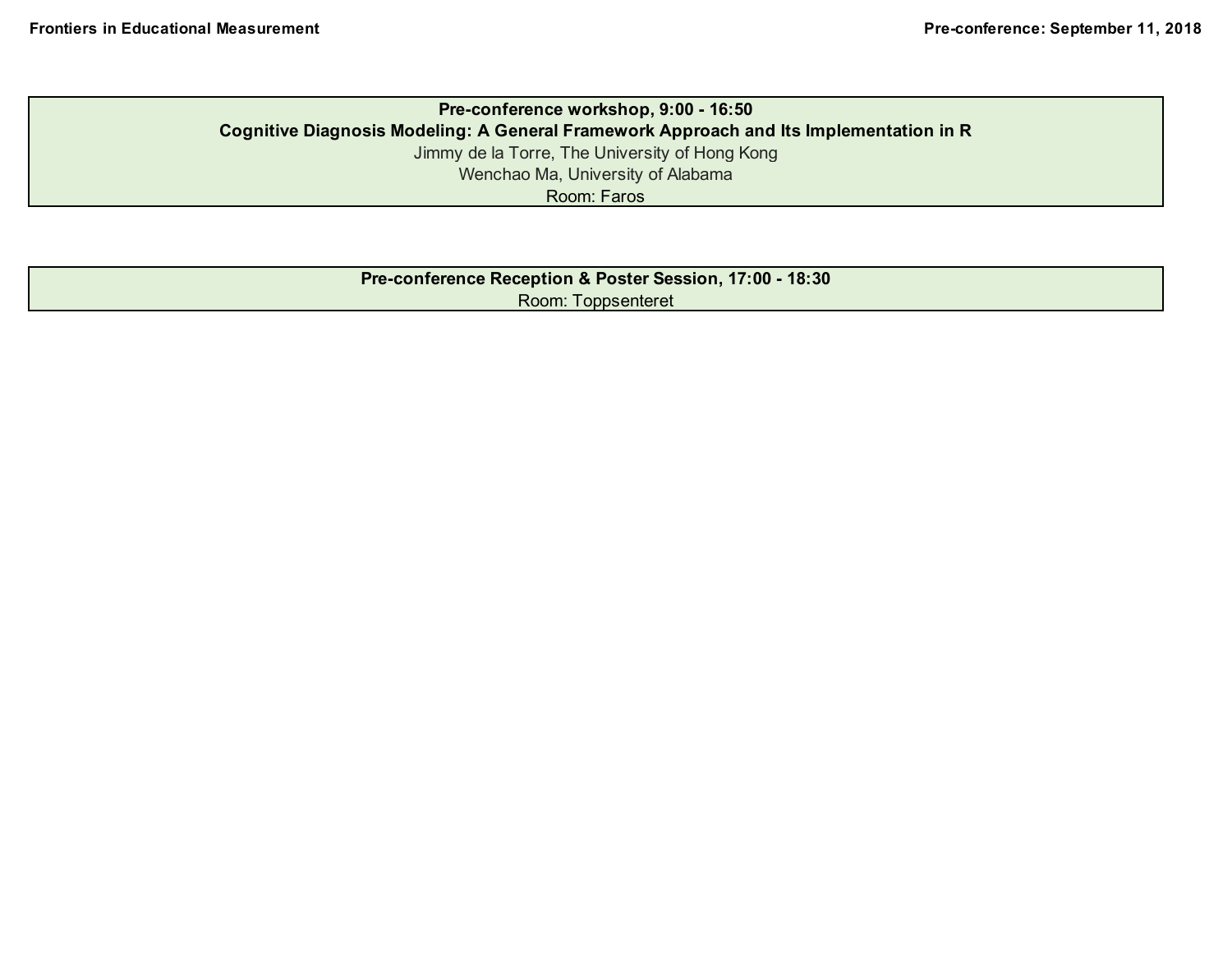| Welcome, 8:45 - 9:00                                                                                    |                                                                                 |                                                                                                                       |  |  |  |  |
|---------------------------------------------------------------------------------------------------------|---------------------------------------------------------------------------------|-----------------------------------------------------------------------------------------------------------------------|--|--|--|--|
| Dean of the Faculty of Education, Professor Sten Ludvigsen & Director of CEMO, Professor Sigrid Blömeke |                                                                                 |                                                                                                                       |  |  |  |  |
| Keynote Speaker, 9:00 - 10:00                                                                           |                                                                                 |                                                                                                                       |  |  |  |  |
|                                                                                                         |                                                                                 |                                                                                                                       |  |  |  |  |
|                                                                                                         | Hua-Hua Chang: From adaptive testing to adaptive learning, Chair: Johan Braeken |                                                                                                                       |  |  |  |  |
| <b>Break</b>                                                                                            |                                                                                 |                                                                                                                       |  |  |  |  |
|                                                                                                         |                                                                                 | Session 1A, Room: Hagen 2, Chair: Alina von Davier<br>An ATA model for multistage testing                             |  |  |  |  |
| Concurrent Sessions                                                                                     | Angela Verschoor                                                                |                                                                                                                       |  |  |  |  |
|                                                                                                         | <b>Yuan-Ling Liaw</b>                                                           | Peculiar subgroup's aberrance response behavior in multistage adaptive testing: A simulation study                    |  |  |  |  |
| 12:00                                                                                                   | Maaike M. van Groen                                                             | Routing in the multistage end of primary school test                                                                  |  |  |  |  |
|                                                                                                         | <b>Yan Bibby</b>                                                                | A feasibility study of multistage adaptive design in classroom assessments                                            |  |  |  |  |
| 10:30                                                                                                   |                                                                                 | Session 1B, Room: VIA, Chair: Andreas Frey                                                                            |  |  |  |  |
|                                                                                                         | Leslie Rutkowski                                                                | Can multistage testing bridge the cultural measurement divide?                                                        |  |  |  |  |
|                                                                                                         | <b>Samuel Greiff</b>                                                            | Problem solving and its role in large-scale assessments: Transversal skills in educational research                   |  |  |  |  |
|                                                                                                         | Simon Grund                                                                     | Treatment of missing covariate data in the scaling model in large-scale assessments                                   |  |  |  |  |
|                                                                                                         | Eva de Schipper                                                                 | De-weighting plausible values in international large-scale assessment: A new method for reducing measurement variance |  |  |  |  |
|                                                                                                         |                                                                                 | Lunch, 12:00 - 12:45                                                                                                  |  |  |  |  |
| $\mathbf{\Omega}$                                                                                       |                                                                                 | Session 2A, Room: Hagen 2, Chair: Cees Glas                                                                           |  |  |  |  |
| Concurrent Sessions                                                                                     | Peter van Rijn                                                                  | A quadrature Kalman filter for estimating MIRT models for sequential data                                             |  |  |  |  |
| 5                                                                                                       | <b>Björn Andersson</b>                                                          | Efficient estimation of item response theory models with multiple groups in large-scale educational assessments       |  |  |  |  |
| $\overline{1}$                                                                                          | Maria Bolsinova                                                                 | Nonlinear item-level moderation in measurement models: Exploring the relationship between product and process data    |  |  |  |  |
| <b>40</b>                                                                                               |                                                                                 | Session 2B, Room: VIA, Chair: Marie Wiberg                                                                            |  |  |  |  |
| 4                                                                                                       | <b>Gabriel Wallin</b>                                                           | Revisiting the Bahadur representation of sample quantiles for the standard error of kernel equating                   |  |  |  |  |
| 12                                                                                                      | <b>Waldir Leoncio</b>                                                           | A new likelihood approach for the simultaneous estimation of IRT equating coefficients on multiple forms              |  |  |  |  |
|                                                                                                         | Aron Fink                                                                       | Criterion-referenced adaptive university exams: Effects of different linking designs on ability estimates             |  |  |  |  |
|                                                                                                         | Monika Vaheoja                                                                  | Resetting the standard with IRT concurrent calibration and Circle-arc equating in small samples                       |  |  |  |  |
|                                                                                                         |                                                                                 | <b>Break</b>                                                                                                          |  |  |  |  |
|                                                                                                         |                                                                                 | Keynote Speaker, 14:30-15:30                                                                                          |  |  |  |  |
| Harvey Goldstein: Current challenges for the modelling of educational data, Chair: Rolf Vegar Olsen     |                                                                                 |                                                                                                                       |  |  |  |  |
|                                                                                                         |                                                                                 |                                                                                                                       |  |  |  |  |
|                                                                                                         |                                                                                 | <b>Break</b><br><b>Densi Disso</b><br>$\mathcal{L}$ , and a set of $\mathcal{L}$ and a set of $\mathcal{L}$           |  |  |  |  |

 **Panel Discussion, 15:45 - 17:15**

**Educational measurement and educational theory: two fields apart?**

Alina von Davier, Cees Glas, Gabriele Kaiser, Eckhard Klieme, Sten Ludvigsen, Monica Melby-Lervåg, David Rutkowski, Sigrid Blömeke

**Light Reception, 17:15 - 18:15**

**Conference Dinner, 20:00 - 23:00**